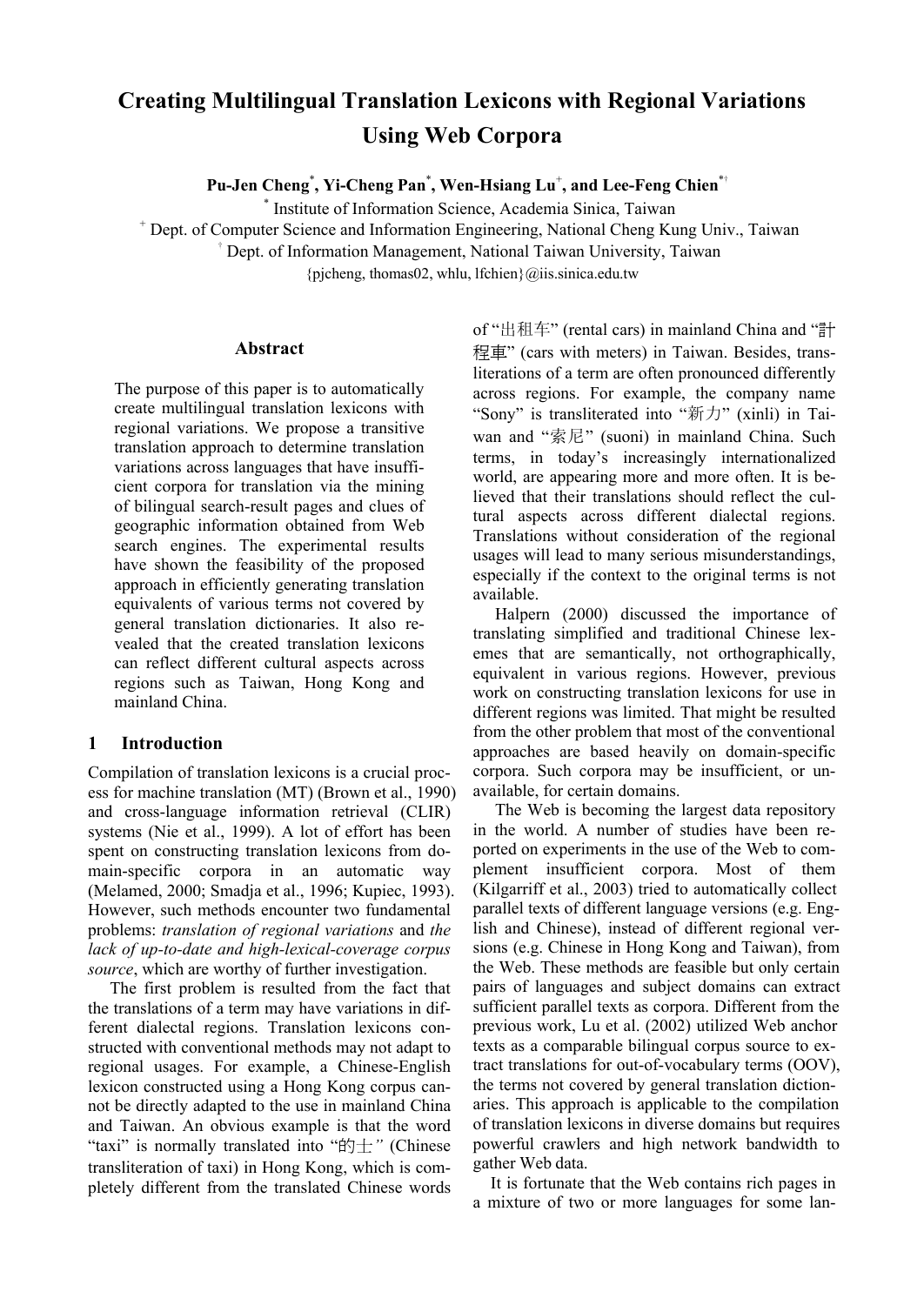guage pairs such as Asian languages and English. Many of them contain bilingual translations of terms, including OOV terms, e.g. companies', personal and technical names. In addition, geographic information about Web pages also provides useful clues to the regions where translations appear. We are, therefore, interested in realizing whether these nice characteristics make it possible to automatically construct multilingual translation lexicons with regional variations. Real search engines, such as *Google* (http://www.google.com) and *AltaVista* (http://www. altavista.com), allow us to search English terms only for pages in a certain language, e.g. Chinese or Japanese. This motivates us to investigate how to construct translation lexicons from bilingual searchresult pages (as the corpus), which are normally returned in a long ordered list of *snippets* of summaries (including titles and page descriptions) to help users locate interesting pages.

The purpose of this paper is trying to propose a systematic approach to create multilingual translation lexicons with regional variations through mining of bilingual search-result pages. The bilingual pages retrieved by a term in one language are adopted as the corpus for extracting its translations in another language. Three major problems are found and have to be dealt with, including: (1) *extracting translations for unknown terms* – how to extract translations with correct lexical boundaries from noisy bilingual search-result pages, and how to estimate term similarity for determining correct translations from the extracted candidates; (2) *finding translations with regional variations –* how to find regional translation variations that seldom cooccur in the same Web pages, and how to identify the corresponding languages of the retrieved searchresult pages once if the location clues (e.g. URLs) in them might not imply the language they are written in; and (3) *translation with limited corpora –* how to translate terms with insufficient search-result pages for particular pairs of languages such as Chinese and Japanese, and simplified Chinese and traditional Chinese.

The goal of this paper is to deal with the three problems. Given a term in one language, all possible translations will be extracted from the obtained bilingual search-result pages based on their similarity to the term. For those language pairs with unavailable corpora, a *transitive translation model* is proposed, by which the source term is translated into the target language through an intermediate language. The transitive translation model is further enhanced by a competitive linking algorithm. The algorithm can effectively alleviate the problem of error propagation in the process of translation, where translation errors may occur due to incorrect identification of the ambiguous terms in the intermediate language. In addi-

tion, because the search-result pages might contain snippets that do not be really written in the target language, a filtering process is further performed to eliminate the translation variations not of interest.

Several experiments have been conducted to examine the performance of the proposed approach. The experimental results have shown that the approach can generate effective translation equivalents of various terms – especially for OOV terms such as proper nouns and technical names, which can be used to enrich general translation dictionaries. The results also revealed that the created translation lexicons can reflect different cultural aspects across regions such as Taiwan, Hong Kong and mainland China.

In the rest of this paper, we review related work in translation extraction in Section 2. We present the transitive model and describe the direct translation process in Sections 3 and 4, respectively. The conducted experiments and their results are described in Section 5. Finally, in Section 6, some concluding remarks are given.

## **2 Related Work**

In this section, we review some research in generating translation equivalents for automatic construction of translational lexicons.

**Transitive translation:** Several transitive translation techniques have been developed to deal with the unreliable direct translation problem. Borin (2000) used various sources to improve the alignment of word translation and proposed the pivot alignment, which combined direct translation and indirect translation via a third language. Gollins et al. (2001) proposed a feasible method that translated terms in parallel across multiple intermediate languages to eliminate errors. In addition, Simard (2000) exploited the transitive properties of translations to improve the quality of multilingual text alignment.

**Corpus-based translation:** To automatically construct translation lexicons, conventional research in MT has generally used statistical techniques to extract translations from domain-specific sentencealigned parallel bilingual corpora. Kupiec (1993) attempted to find noun phrase correspondences in parallel corpora using part-of-speech tagging and noun phrase recognition methods. Smadja et al. (1996) proposed a statistical association measure of the Dice coefficient to deal with the problem of collocation translation. Melamed (2000) proposed statistical translation models to improve the techniques of word alignment by taking advantage of preexisting knowledge, which was more effective than a knowledge-free model. Although high accuracy of translation extraction can be easily achieved by these techniques, sufficiently large parallel corpora for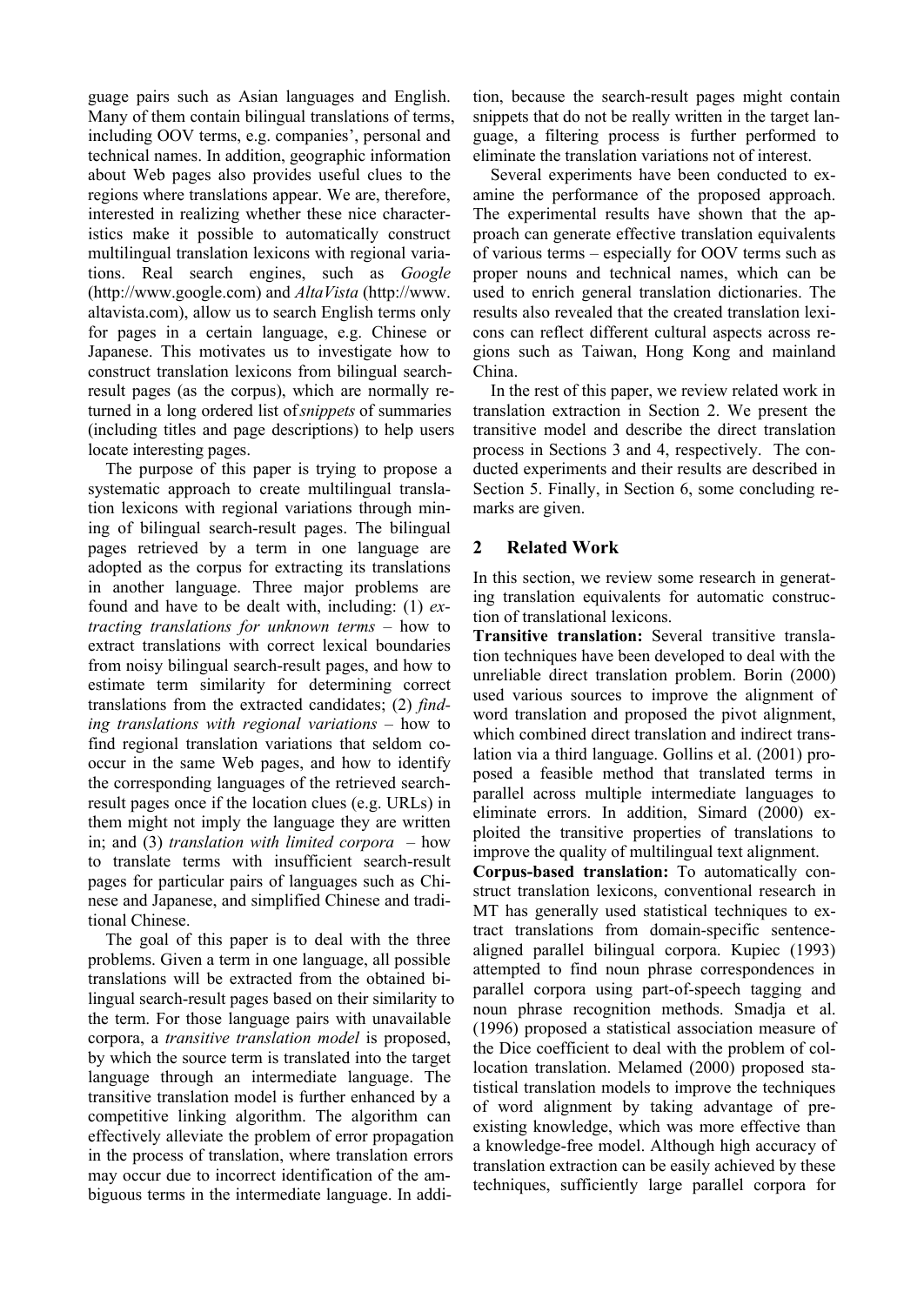| 從布希外交團隊與領導風格看美國外交與兩岸政策<br>  新任美國總統布希 (George W. Bush)很少邁出美國國門。<br>駐聯合國大使、駐北京聯絡處主任、中央情報局局長、歷任<br> 統並經常出國訪問、外交經驗豐富的老布希(George Bush)相<br> 缺…<br>www.future-china.org.tw/csipf/press/ quarterly/pq2001-1/pq2001- | G8峰會人物志:美國總統布什 <br>G8峰會人物志:美國總統布什. 喬治?沃克?布什 (George V<br> 年7月6日出生,在得克薩斯州的米德蘭和休斯敦長大,其 <br> 屈總統喬治?布什 。小布什畢業於耶魯大學並獲學士學位,<br>www.people.com.cn/BIG5/guoji/ 25/96/20030530/1004456.html -                       | CP1897.com 商務網上書店- 閱讀焦點 <br>針對這次事件,美國總統布殊也被指責,自從他今年初上<br> 權政策,獨行獨斷。 這次美國在情報部門完全未能提出預先<br> 多處要害地方受襲擊後,布殊的威信已經受到打擊。 布殊在<br>www.cp1897.com.hk/Focus/focus0109s01/focus0109s01.htm - 53                  |
|--------------------------------------------------------------------------------------------------------------------------------------------------------------------------------------------------------------|------------------------------------------------------------------------------------------------------------------------------------------------------------------------------------------------------------|------------------------------------------------------------------------------------------------------------------------------------------------------------------------------------------------------|
| 易經英文姓名學 <br>┃ 試看她的名字條文裏「鳳啣一詔堤楊畔,得個佳名四海榮<br>是她命運的寫照。 George Bush 布希總統條文:誅戰中邦利<br>┃丑在王庭,鳳嘲一詔堤楊畔,得個佳名四海榮。 說明:這個<br>16勺…<br>home.kimo.com.tw/caike zhou/ - 15k - 頁庫存檔 - 類似網頁                                     | 人物簡介:美國總統喬治.布什<br>喬治. 沃克. 布什 (George Walker Bush)習稱小布什,<br>日出生,在得克薩斯州的米德蘭和休斯數長大,其父爲<br>屈總統喬治 布什 ,小布什畢業于耶魯大學并獲學士學<br>www.people.com.cn/BIG5/shizheng/252/ 7429/7439/2002021<br>[www.people.com.cn 的其它相關資訊 ] | - CP1897.com 商務網上書店- 書情報<br>…… 美國前財政部長奧尼爾在其新書《忠誠的代價:布希<br>教訓》 (The Price of Loyalty: George W. Bush, the WI<br>O'Neill), 大爆料抨擊線統布殊以批評白宮, 指稱總統<br>www.cp1897.com.hk/news/news040120/news040120_03.htm |

(a) Taiwan (Traditional Chinese) (b) Mainland China (Simplified Chinese) (c) Hong Kong (Traditional Chinese) Figure 1: Examples of the search-result pages in different Chinese regions that were obtained via the English query term "George Bush" from Google.

various subject domains and language pairs are not always available.

Some attention has been devoted to automatic extraction of term translations from comparable or even unrelated texts. Such methods encounter more difficulties due to the lack of parallel correlations aligned between documents or sentence pairs. Rapp (1999) utilized non-parallel corpora based on the assumption that the contexts of a term should be similar to the contexts of its translation in any language pairs. Fung et al. (1998) also proposed a similar approach that used a vector-space model and took a bilingual lexicon (called seed words) as a feature set to estimate the similarity between a word and its translation candidates.

**Web-based translation:** Collecting parallel texts of different language versions from the Web has recently received much attention (Kilgarriff et al., 2003). Nie et al. (1999) tried to automatically discover parallel Web documents. They assumed a Web page's parents might contain the links to different versions of it and Web pages with the same content might have similar structures and lengths. Resnik (1999) addressed the issue of language identification for finding Web pages in the languages of interest. Yang et al. (2003) presented an alignment method to identify one-to-one Chinese and English title pairs based on dynamic programming. These methods often require powerful crawlers to gather sufficient Web data, as well as more network bandwidth and storage. On the other hand, Cao et al. (2002) used the Web to examine if the arbitrary combination of translations of a noun phrase was statistically important.

### **3 Construction of Translation Lexicons**

To construct translation lexicons with regional variations, we propose a transitive translation model  $S_{trans}(s,t)$  to estimate the degree of possibility of the translation of a term *s* in one (source) language *l<sup>s</sup>* into a term  $t$  in another (target) language  $l_t$ . Given the term *s* in  $l_s$ , we first extract a set of terms  $C = \{t_j\}$ , where  $t_i$  in  $l_i$  acts as a translation candidate of *s*, from a corpus. In this case, the corpus consists of a set of

search-result pages retrieved from search engines using term *s* as a query. Based on our previous work (Cheng et al., 2004), we can efficiently extract term  $t_i$  by calculating the association measurement of every character or word n-gram in the corpus and applying the local maxima algorithm. The association measurement is determined by the degree of cohesion holding the words together within a word ngram, and enhanced by examining if a word n-gram has complete lexical boundaries. Next, we rank the extracted candidates *C* as a list *T* in a decreasing order by the model *Strans*(*s,t*) as the result.

#### **3.1 Bilingual Search-Result Pages**

The Web contains rich texts in a mixture of multiple languages and in different regions. For example, Chinese pages on the Web may be written in traditional or simplified Chinese as a principle language and in English as an auxiliary language. According to our observations, translated terms frequently occur together with a term in mixed-language texts. For example, Figure 1 illustrates the search-result pages of the English term "George Bush," which was submitted to Google for searching Chinese pages in different regions. In Figure 1 (a) it contains the translations "喬治布希" (George Bush) and "布 希" (Bush) obtained from the pages in Taiwan. In Figures 1 (b) and (c) the term "George Bush" is translated into "布什"(busir) or "布甚"(buson) in mainland China and "布殊"(busu) in Hong Kong. This characteristic of bilingual search-result pages is also useful for other language pairs such as other Asian languages mixed with English.

For each term to be translated in one (source) language, we first submit it to a search engine for locating the bilingual Web documents containing the term and written in another (target) language from a specified region. The returned search-result pages containing snippets (illustrated in Figure 1), instead of the documents themselves, are collected as a corpus from which translation candidates are extracted and correct translations are then selected.

Compared with parallel corpora and anchor texts, bilingual search-result pages are easier to collect and can promptly reflect the dynamic content of the Web.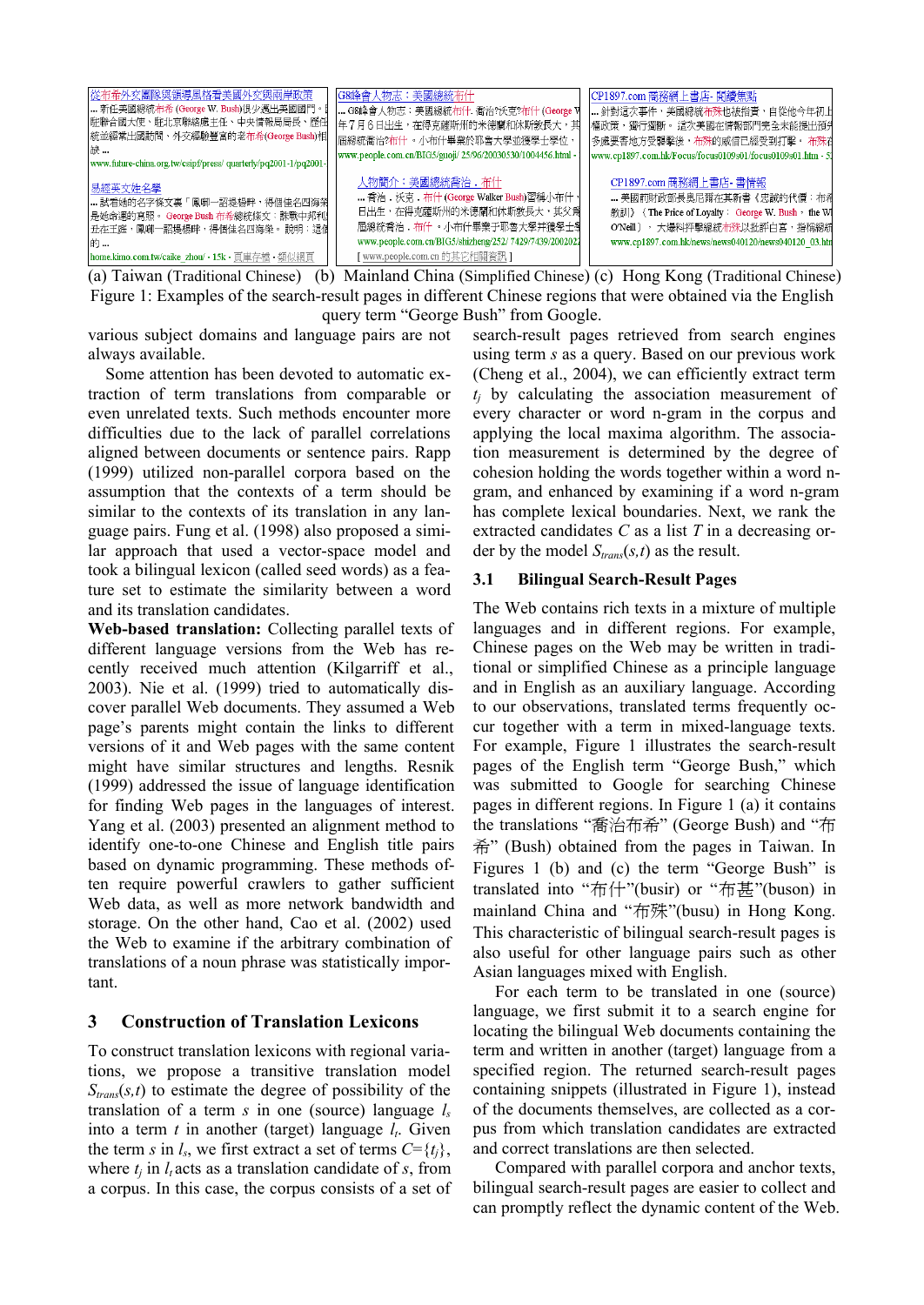In addition, geographic information about Web pages such as URLs also provides useful clues to the regions where translations appear.

#### **3.2 The Transitive Translation Model**

Transitive translation is particularly necessary for the translation of terms with regional variations because the variations seldom co-occur in the same bilingual pages. To estimate the possibility of being the translation  $t \in T$  of term *s*, the transitive translation model first performs so-called *direct translation*, which attempts to learn translational equivalents directly from the corpus. The direct translation method is simple, but strongly affected by the quality of the adopted corpus. (Detailed description of the direct translation method will be given in Section 4.)

If the term *s* and its translation *t* appear infrequently, the statistical information obtained from the corpus might not be reliable. For example, a term in simplified Chinese, e.g. 互联网 (Internet) does not usually co-occur together with its variation in traditional Chinese, e.g. 網際網路 (Internet). To deal with this problem, our idea is that the term *s* can be first translated into an intermediate translation *m,*  which might co-occur with *s*, via a third (or intermediate) language *lm*. The correct translation *t* can then be extracted if it can be found as a translation of *m*. The transitive translation model, therefore, combines the processes of both *direct translation* and *indirect translation,* and is defined as:

 $\overline{\mathcal{L}}$  $\overline{ }$  $\left\{ \textit{S}_{\textit{indirect}}(s,t)=\sum_{\forall m} \textit{S}_{\textit{direct}}(s,m) \!\times\! \textit{S}_{\textit{direct}}(m,t) \!\times\! \varpi(m), \text{otherwise} \right\}$  $\int S_{\text{direct}}(s, t)$ , if  $S_{\text{direct}}$  $S_{\text{direct}}(s, t)$ , if  $S_{\text{direct}}(s, t) > \theta$  $S_{trans}(s,t) =$ *m*  $\varpi$ 

where *m* is one of the top *k* most probable intermediate translations of *s* in language  $l_m$ , and  $\sigma$  is the confidence value of *m*'s accuracy, which can be estimated based on *m*'s probability of occurring in the corpus, and  $\theta$  is a predefined threshold value.

#### **3.3 The Competitive Linking Algorithm**

One major challenge of the transitive translation model is the propagation of translation errors. That is, incorrect *m* will significantly reduce the accuracy of the translation of *s* into *t*. A typical case is the *indirect association problem* (Melamed, 2000), as shown in Figure 2 in which we want to translate the term  $s_1$  ( $s=s_1$ ). Assume that  $t_1$  is  $s_1$ 's corresponding translation, but appears infrequently with *s1*. An indirect association error might arise when *t2*, the translation of *s1*'s highly relevant term *s2*, co-occurs often with *s1*. This problem is very important for the situation in which translation is a many-to-many mapping. To reduce such errors and enhance the reliability of the estimation, a *competitive linking* algorithm, which is extended from Melamed's work

(Melamed, 2000), is developed to determine the most probable translations.



Figure 2: An illustration of a bipartite graph.

The idea of the algorithm is described below. For each translated term  $t_j \in T$  in  $l_t$ , we translate it back into original language  $l_s$  and then model the translation mappings as a bipartite graph, as shown in Figure 2, where the vertices on one side correspond to the terms  $\{s_i\}$  or  $\{t_i\}$  in one language. An edge  $e_{ii}$ indicates the corresponding two terms  $s_i$  and  $t_j$  might be the translations of each other, and is weighted by the sum of  $S_{\text{direct}}(s_i, t_j)$  and  $S_{\text{direct}}(t_j, s_i)$ . Based on the weighted values, we can examine if each translated term  $t_i \in T$  in  $l_i$  can be correctly translated into the original term  $s<sub>l</sub>$ . If term  $t<sub>i</sub>$  has any translations better than term  $s_l$  in  $l_s$ , term  $t_j$  might be a so-called indirect association error and should be eliminated from *T*. In the above example, if the weight of  $e_{22}$  is larger than that of  $e_{12}$ , the term "Technology" will be not considered as the translation of "網際網路" (Internet). Finally, for all translated terms  $\{t_i\} \subseteq T$  that are not eliminated, we re-rank them by the weights of the edges {*eij*} and the top *k* ones are then taken as the translations. More detailed description of the algorithm could be referred to Lu et al. (2004).

#### **4 Direct Translation**

In this section, we will describe the details of the direct translation process, i.e. the way to compute *Sdi* $r_{rect}(s,t)$ . Three methods will be presented to estimate the similarity between a source term and each of its translation candidates. Moreover, because the searchresult pages of the term might contain snippets that do not actually be written in the target language, we will introduce a filtering method to eliminate the translation variations not of interest.

#### **4.1 Translation Extraction**

**The Chi-square Method:** A number of statistical measures have been proposed for estimating term association based on co-occurrence analysis, including mutual information, DICE coefficient, chi-square test, and log-likelihood ratio (Rapp, 1999). Chisquare test  $(\chi^2)$  is adopted in our study because the required parameters for it can be obtained by submit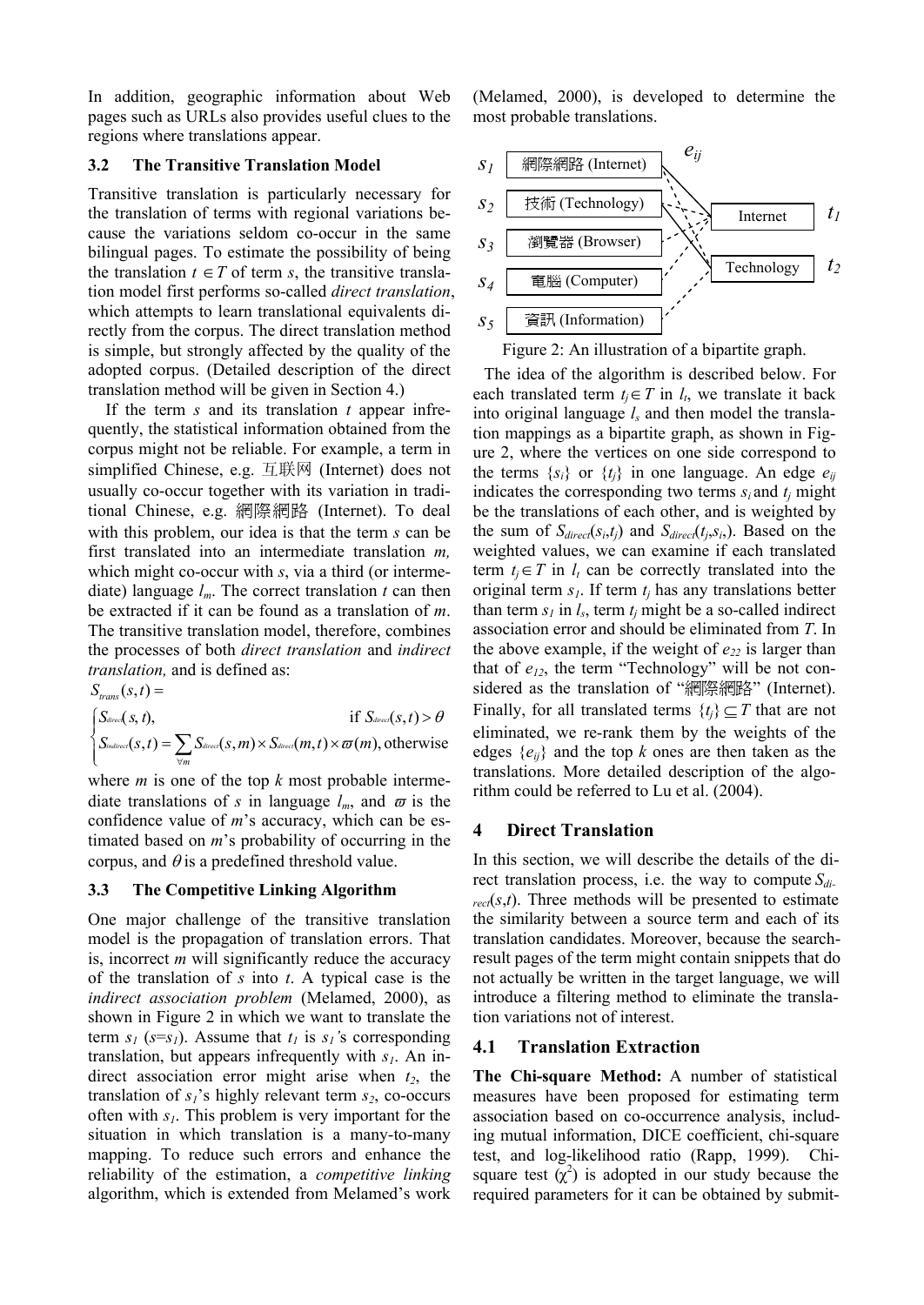ting Boolean queries to search engines and utilizing the returned page counts (number of pages). Given a term *s* and a translation candidate *t*, suppose the total number of Web pages is *N*; the number of pages containing both *s* and *t*,  $n(s,t)$ , is *a*; the number of pages containing *s* but not *t*,  $n(s, \neg t)$ , is *b*; the number of pages containing *t* but not *s*,  $n(\neg s,t)$ , is *c*; and the number of pages containing neither *s* nor *t*,  $n(\neg s, \neg t)$ , is *d.* (Although *d* is not provided by search engines, it can be computed by *d*=*N*-*a*-*b*-*c*.) Assume *s* and *t* are independent. Then, the expected frequency of (*s*,*t*),  $E(s,t)$ , is  $(a+c)(a+b)/N$ ; the expected frequency of  $(E, \neg t)$ ,  $E(s, \neg t)$ , is  $(b+d)(a+b)/N$ ; the expected frequency of  $(\neg s,t)$ ,  $E(\neg s,t)$ , is  $(a+c)(c+d)/N$ ; and the expected frequency of  $(\neg s, \neg t)$ ,  $E(\neg s, \neg t)$ , is  $(b+d)(c+d)/N$ .

Hence, the conventional chi-square test can be computed as:

$$
S_{\text{direct}}^{\chi^2}(s,t)
$$
\n
$$
= \sum_{\forall X \in \{s,\neg s\}, \forall Y \in \{t,\neg t\}} \frac{\left[n(X,Y) - E(X,Y)\right]^2}{E(X,Y)}
$$
\n
$$
= \frac{N \times (a \times d - b \times c)^2}{(a+b) \times (a+c) \times (b+d) \times (c+d)}.
$$

Although the chi-square method is simple to compute, it is more applicable to high-frequency terms than low-frequency terms since the former are more likely to appear with their candidates. Moreover, certain candidates that frequently co-occur with term *s* may not imply that they are appropriate translations. Thus, another method is presented.

**The Context-Vector Method:** The basic idea of this method is that the term *s*'s translation equivalents may share common contextual terms with *s* in the search-result pages, similar to Rapp (1999). For both *s* and its candidates *C*, we take their contextual terms constituting the search-result pages as their features. The similarity between *s* and each candidate in *C* will be computed based on their feature vectors in the vector-space model.

Herein, we adopt the conventional *tf-idf* weighting scheme to estimate the significance of features and define it as:

$$
w_{t_i} = \frac{f(t_i, p)}{\max_j f(t_j, p)} \times \log(\frac{N}{n}) ,
$$

where  $f(t_i, p)$  is the frequency of term  $t_i$  in search-result page *p*, *N* is the total number of Web pages, and *n* is the number of the pages containing  $t_i$ . Finally, the similarity between term *s* and its translation candidate *t* can be estimated with the cosine measure, i.e.  $S_{\text{direct}}^{CV}(s,t) = \cos(cv_s, cv_t)$ , where  $cv_s$  and  $cv_t$  are the context vectors of *s* and *t*, respectively.

In the context-vector method, a low-frequency term still has a chance of extracting correct translations, if it shares common contexts with its translations in the search-result pages. Although the method

provides an effective way to overcome the chi-square method's problem, its performance depends heavily on the quality of the retrieved search-result pages, such as the sizes and amounts of snippets. Also, feature selection needs to be carefully handled in some cases.

**The Combined Method:** The context-vector and chisquare methods are basically complementary. Intuitively, a more complete solution is to integrate the two methods. Considering the various ranges of similarity values between the two methods, we compute the similarity between term *s* and its translation candidate *t* by the weighted sum of  $1/R<sub>x</sub>2(s,t)$  and  $1/R_{CV}(s,t)$ .  $R_{\gamma}2(s,t)$  (or  $R_{CV}(s,t)$ ) represents the similarity ranking of each translation candidate*t* with respect to *s* and is assigned to be from *1* to *k* (number of output) in decreasing order of similarity measure  $S^{\alpha^2}$  *direct*(*s,t*) (or  $S^{\alpha}$  *direct*(*s,t*)). That is, if the similarity rankings of *t* are high in both of the context-vector and chi-square methods, it will be also ranked high in the combined method.

#### **4.2 Translation Filtering**

The direct translation process assumes that the retrieved search-result pages of a term exactly contain snippets from a certain region (e.g. Hong Kong) and written in the target language (e.g. traditional Chinese). However, the assumption might not be reliable because the location (e.g. URL) of a Web page may not imply that it is written by the principle language used in that region. Also, we cannot identify the language of a snippet simply using its character encoding scheme, because different regions may use the same character encoding schemes (e.g. Taiwan and Hong Kong mainly use the same traditional Chinese encoding scheme).

From previous work (Tsou et al., 2004) we know that word entropies significantly reflect language differences in Hong Kong, Taiwan and China. Herein, we propose another method for dealing with the above problem. Since our goal is trying to eliminate the translation candidates  $\{t_i\}$  that are not from the snippets in language  $l_t$ , for each candidate  $t_j$  we merge all of the snippets that contain  $t_i$  into a document and then identify the corresponding language of  $t_i$  based on the document. We train a uni-gram language model for each language of concern and perform language identification based on a discrimination function, which locates maximum character or word entropy and is defined as:

$$
lang(t_j) = \arg \max_{l \in L} \left\{ \sum_{w \in N(j)} p(w | l) \ln p(w | l) \right\},\,
$$

where  $N(t_i)$  is the collection of the snippets containing *tj* and *L* is a set of languages to be identified. The candidate  $t_j$  will be eliminated if  $lang(t_j) \neq l_t$ .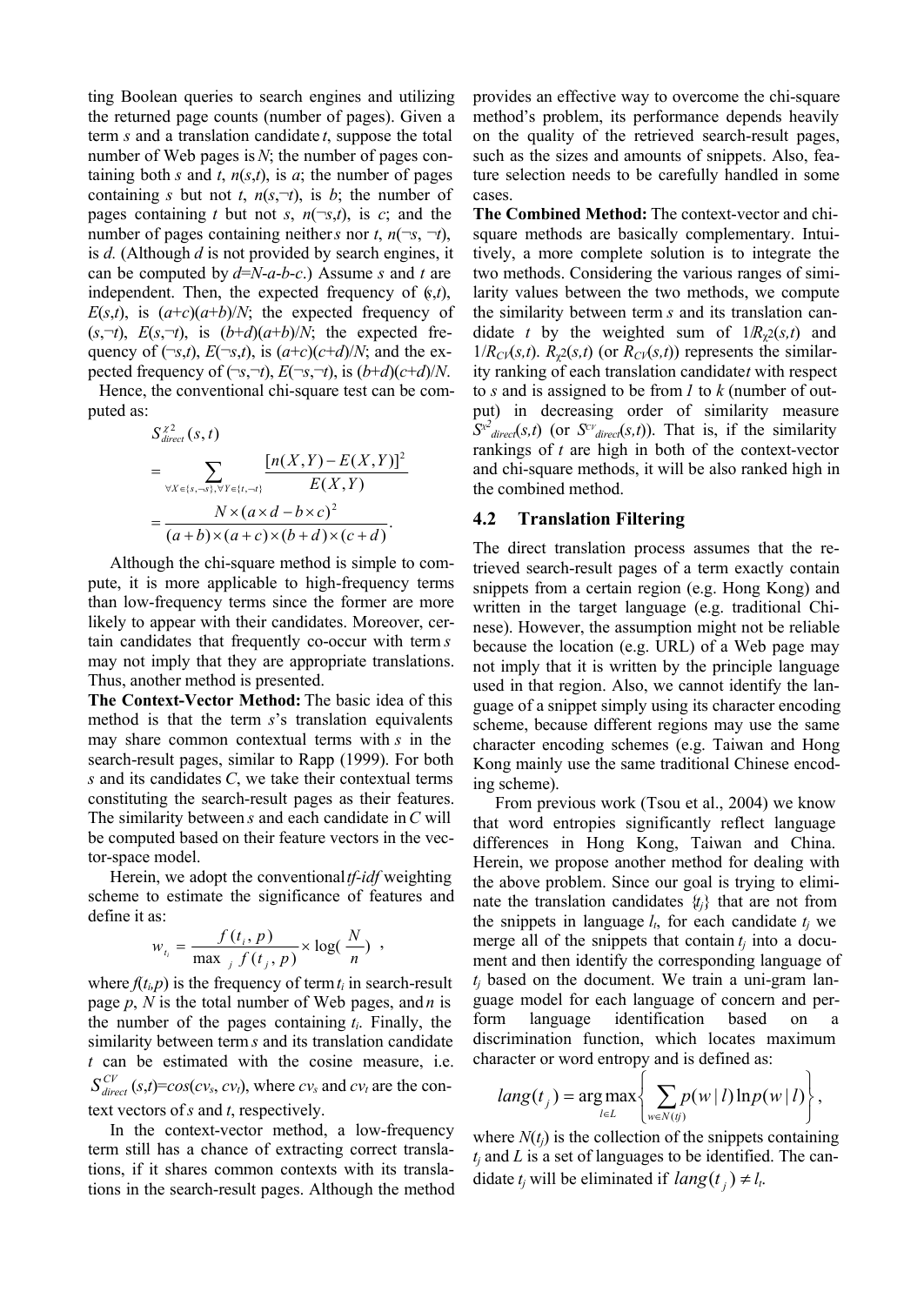To examine the feasibility of the proposed method in identifying Chinese in Taiwan, mainland China and Hong Kong, we conducted a preliminary experiment. To avoid the data sparseness of using a tri-gram language model, we simply use the above unigram model to perform language identification. Even so, the experimental result has shown that very high identification accuracy can be achieved. Some Web portals contain different versions for specific regions such as *Yahoo! Taiwan* (http://tw.yahoo. com) and *Yahoo! Hong Kong* (http://hk.yahoo.com). This allows us to collect regional training data for constructing language models. In the task of translating English terms into traditional Chinese in Taiwan, the extracted candidates for "laser" contained "雷 射" (translation of laser mainly used in Taiwan) and "激光" (translation of laser mainly used in mainland China). Based on the merged snippets, we found that "激光" had higher entropy value for the language model of mainland China while "雷射" had higher entropy value for the language models of Taiwan and Hong Kong.

## **5 Performance Evaluation**

We conducted extensive experiments to examine the performance of the proposed approach. We obtained the search-result pages of a term by submitting it to the real-world search engines, including *Google* and *Openfind* (http://www.openfind.com.tw). Only the first 100 snippets received were used as the corpus.

**Performance Metric**: The average top-*n* inclusion rate was adopted as a metric on the extraction of translation equivalents. For a set of terms to be translated, its top-*n* inclusion rate was defined as the percentage of the terms whose translations could be found in the first *n* extracted translations. The experiments were categorized into direct translation and transitive translation.

## **5.1 Direct Translation**

**Data set**: We collected English terms from two realworld Chinese search engine logs in Taiwan, i.e. *Dreamer* (http://www.dreamer.com.tw) and *GAIS* (http://gais.cs.ccu.edu.tw). These English terms were potential ones in the Chinese logs that needed correct translations. The Dreamer log contained 228,566 unique query terms from a period of over 3 months in 1998, while the GAIS log contained 114,182 unique query terms from a period of two weeks in 1999. The collection contained a set of 430 frequent English terms, which were obtained from the 1,230 English terms out of the most popular 9,709 ones (with frequencies above 10 in both logs). About 36% (156/430) of the collection could be found in the LDC (*Linguistic Data Consortium*, http://www.ldc.upenn. edu/Projects/Chinese) English-to-Chinese lexicon

with 120K entries, while about 64% (274/430) were not covered by the lexicon.

**English-to-Chinese Translation:** In this experiment, we tried to directly translate the collected 430 English terms into traditional Chinese. Table 1 shows the results in terms of the top 1-5 inclusion rates for the translation of the collected English terms. " $\chi^{2}$ ", " $CV$ ", and " $\chi^2$ +*CV*" represent the methods based on the chisquare, context-vector, and chi-square plus contextvector methods, respectively. Although either the chi-square or context-vector method was effective, the method based on both of them  $(\gamma 2+CV)$  achieved the best performance in maximizing the inclusion rates in every case because they looked complementary. The proposed approach was found to be effective in finding translations of proper names, e.g. personal names "Jordan" (喬丹, 喬登), "Keanu Reeves" (基努李維, 基諾李維), companies' names "TOYOTA" (豐田), "EPSON" (愛普生), and technical terms "EDI" (電子資料交換), "Ethernet" (乙 太網路), etc.

**English-to-Chinese Translation for Mainland China, Taiwan and Hong Kong:** Chinese can be classified into *simplified Chinese* (SC) and *traditional Chinese* (TC) based on its writing form or character encoding scheme. SC is mainly used in mainland China while TC is mainly used in Taiwan and Hong Kong (HK). In this experiment, we further investigated the effectiveness of the proposed approach in English-to-Chinese translation for the three different regions. The collected 430 English terms were classified into five types: *people*, *organization*, *place*, *computer and network*, and *others*.

Tables 2 and 3 show the statistical results and some examples, respectively. In Table 3, the number stands for a translated term's ranking. The underlined terms were correct translations and the others were relevant translations. These translations might benefit the CLIR tasks, whose performance could be referred to our earlier work which emphasized on translating unknown queries (Cheng et al., 2004). The results in Table 2 show that the translations for mainland China and HK were not reliable enough in the top-1, compared with the translations for Taiwan. One possible reason was that the test terms were collected from Taiwan's search engine logs. Most of them were popular in Taiwan but not in the others. Only 100 snippets retrieved might not balance or be sufficient for translation extraction. However, the inclusion rates for the three regions were close in the top-5. Observing the five types, we could find that type *place* containing the names of well-known countries and cities achieved the best performance in maximizing the inclusion rates in every case and almost had no regional variations (9%, 1/11) except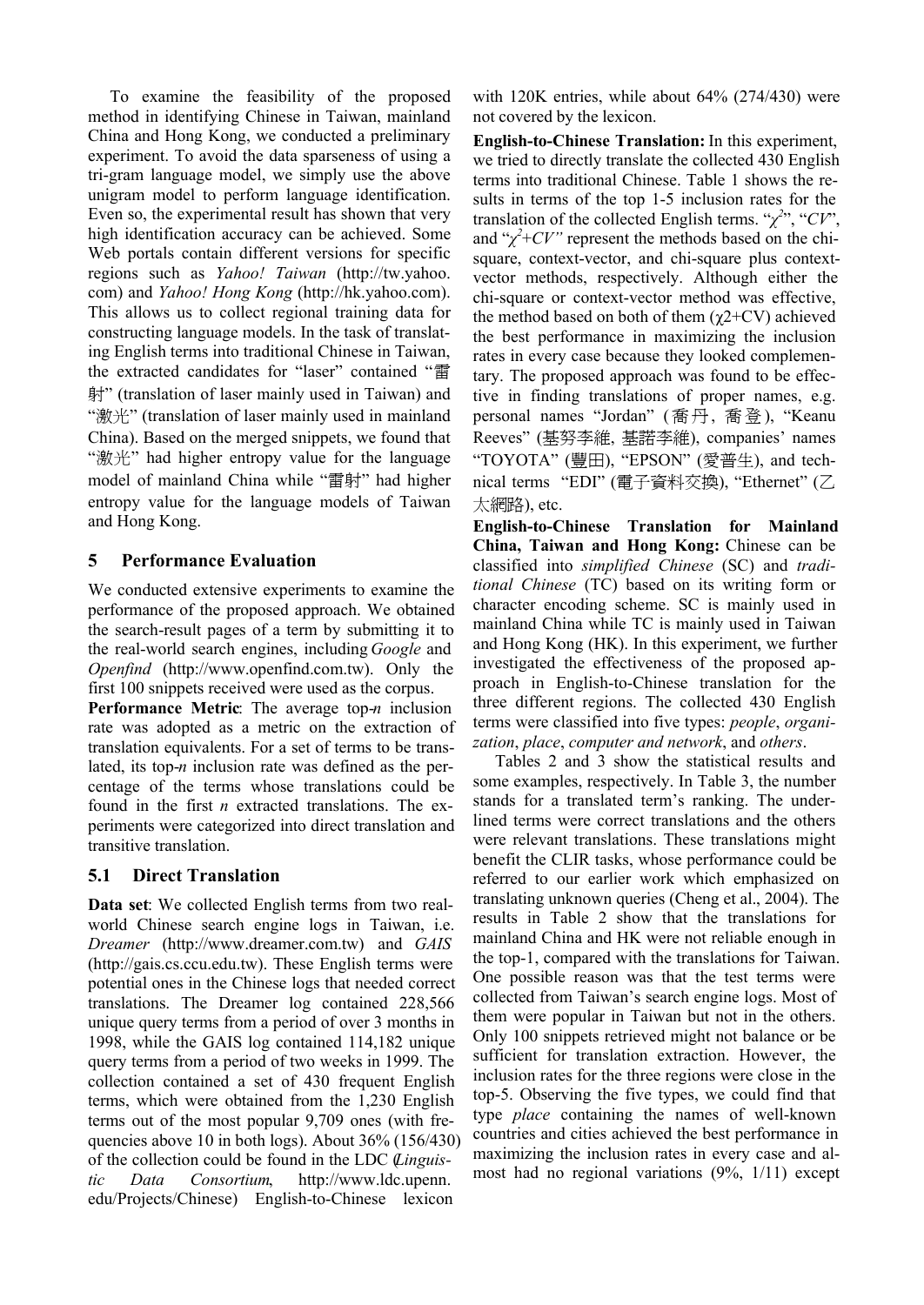| Method | Dic     |                      |         | OOV           |         |         | All     |               |         |       |
|--------|---------|----------------------|---------|---------------|---------|---------|---------|---------------|---------|-------|
|        | $Top-1$ | $\tau_{\text{OD-2}}$ | $Top-5$ | $T_{0p-1}$    | $Top-5$ | $Top-5$ | $Top-1$ | $Top-2$       | $Top-5$ |       |
|        |         | 42.1%                | 57.9%   | 62.1%         | 40.2%   | 53.8%   | 56.2%   | 41.4%         | 56.3%   | 59.8% |
|        | CV      | 51.7%                | 59.8%   | 62.5%         | 45.0%   | 55.6%   | 57.4%   | 49.1<br>$1\%$ | 58.1%   | 60.5% |
|        |         | 52.5%                | 60.4%   | $1\%$<br>63.1 | 46.1%   | 56.2%   | 58.0%   | 7%<br>50.7    | 58.8%   | 61.4% |

| Table 2: Inclusion rates for different types of Web query terms |                               |         |       |                     |           |         |                  |         |       |
|-----------------------------------------------------------------|-------------------------------|---------|-------|---------------------|-----------|---------|------------------|---------|-------|
|                                                                 | <b>Extracted Translations</b> |         |       |                     |           |         |                  |         |       |
| Type                                                            | Taiwan (Big5)                 |         |       | Mainland China (GB) |           |         | Hong Kong (Big5) |         |       |
|                                                                 | $Top-1$                       | $Top-3$ | Top-5 | $Top-1$             | $Top-3$   | $Top-5$ | $Top-1$          | $Top-3$ | Top-5 |
| People $(14)$                                                   | 57.1%                         | 64.3%   | 64.3% | 35.7%               | 57.1%     | 64.3%   | 21.4%            | 57.1%   | 57.1% |
| Organization (147)                                              | 44.9%                         | 55.1%   | 56.5% | 47.6%               | 58.5%     | 62.6%   | 37.4%            | 46.3%   | 53.1% |
| Place $(11)$                                                    | 90.9%                         | 90.9%   | 90.9% | 63.6%               | $100.0\%$ | 100.0%  | 81.8%            | 81.8%   | 81.8% |
| Computer & Network $(115)$                                      | 55.8%                         | 59.3%   | 63.7% | 32.7%               | 59.3%     | 64.6%   | 42.5%            | 65.5%   | 68.1% |
| Others $(143)$                                                  | 49.0%                         | 58.7%   | 62.2% | 30.8%               | 49.7%     | 58.7%   | 28.7%            | 50.3%   | 60.8% |
| Total $(430)$                                                   | 50.7%                         | 58.8%   | 61.4% | 38.1%               | 56.7%     | 62.8%   | 36.5%            | 54.0%   | 60.5% |

#### **Table 3: Examples of extracted correct/relevant translations of English terms in three Chinese regions**

| English Terms  | <b>Extracted Correct or Relevant Target Translations</b> |                                     |                                  |  |  |  |  |
|----------------|----------------------------------------------------------|-------------------------------------|----------------------------------|--|--|--|--|
|                | Taiwan (Traditional Chinese)                             | Mainland China (Simplified Chinese) | Hong Kong (Traditional Chinese)  |  |  |  |  |
| Police         | 警察(1) 警察隊(2) 警察局(4)                                      | 警察(1)警务(2)公安(4)                     | 警務處(1) 警察(3) 警司(5)               |  |  |  |  |
| Taxi           | 計程車(1)交通(3)                                              | 出租车(1)的土(4)                         | 的土(1)的士司機(2)收費表(15)              |  |  |  |  |
| Laser          | 置射(1) 雷射光源(3) 測距槍(4)                                     | 激光(1)中国(2)激光器(3)雷射(4)               | 激光(1) 雷射(2) 激光的(3) <u>鐳射</u> (4) |  |  |  |  |
| Hacker         | 駭客(1)網路(2)軟體(7)                                          | 黑客(1) 网络安全(5)防火墙(6)                 | 駭客(1) 黑客(2) 互聯網(9)               |  |  |  |  |
| Database       | 資料庫(1)中文資料庫(3)                                           | 数据库(1)数据库维护(9)                      | 資料庫(1) 數據庫(3) 資料(5)              |  |  |  |  |
| Information    | 資訊(1) 新聞 (3) 資訊網(4)                                      | 信息(1)信息网(3)资讯(7)                    | 資料(1) 資訊(6)                      |  |  |  |  |
| Internet café  | 網路咖啡 (3) 網路 (4) 網咖 (5)                                   | 网络咖啡(1) 网络咖啡屋(2) 网吧(6)              | 網吧 (1) 香港 (3) 網站 (4)             |  |  |  |  |
| Search Engine  | 搜尋器(2)搜尋引擎(5)                                            | 搜索引擎工厂(1)搜索引擎(3)                    | 搜索器(1) 搜尋器(8)                    |  |  |  |  |
| Digital Camera | 相機(1) 數位相機(2)                                            | 数码相机 (1) 数码影像 (6)                   | 像素(1) 數碼相機(2) 相機(3)              |  |  |  |  |

| Table 4: Inclusion rates of transitive translations of proper names and technical terms |  |
|-----------------------------------------------------------------------------------------|--|
|-----------------------------------------------------------------------------------------|--|

| Type           | Source<br>Language | Target<br>Language | Intermediate<br>Language | $Top-1$  | Top- $3$ | Top5  |
|----------------|--------------------|--------------------|--------------------------|----------|----------|-------|
|                | Chinese            | English<br>None    |                          | 70.0%    | 84.0%    | 86.0% |
|                | English            | Japanese           | None                     | 32.0%    | 56.0%    | 64.0% |
| Scientist Name | English            | Korean             | None                     | 34.0%    | 58.0%    | 68.0% |
|                | Chinese            | Japanese           | English                  | $26.0\%$ | $40.0\%$ | 48.0% |
|                | Chinese            | Korean             | English                  | 30.0%    | 42.0%    | 50.0% |
|                | Chinese            | English            | None                     | 50.0%    | 74.0%    | 74.0% |
|                | English            | Japanese           | None                     | 38.0%    | 48.0%    | 62.0% |
| Disease Name   | English            | Korean             | None                     | 30.0%    | 50.0%    | 58.0% |
|                | Chinese            | Japanese           | English                  | 32.0%    | 44.0%    | 50.0% |
|                | Chinese            | Korean             | English                  | 24.0%    | 38.0%    | 44.0% |

that the city "Sydney" was translated into 悉尼 (Sydney) in SC for mainland China and HK and 雪梨 (Sydney) in TC for Taiwan. Type *computer and network* containing technical terms had the most regional variations (41%, 47/115) and type *people* had 36% (5/14). In general, the translations in the two types were adapted to the use in different regions. On the other hand, 10% (15/147) and 8% (12/143) of the translations in types *organization* and *others*, respectively, had regional variations, because most of the terms in type *others* were general terms such as "bank" and "movies" and in type *organization* many local companies in Taiwan had no translation variations in mainland China and HK.

Moreover, many translations in the types of *people*, *organization*, and *computer and network* were quite different in Taiwan and mainland China such as the personal name "Bred Pitt" was translated into "毕彼特" in SC and "布萊德彼特" in TC, the company name "Ericsson" into "爱立信" in SC and "易 利信" in TC, and the computer-related term "EDI" into "電子數據聯通" in SC and "電子資料交換" in TC. In general, the translations in HK had a higher chance to cover both of the translations in mainland China and Taiwan.

#### **5.2 Multilingual & Transitive Translation**